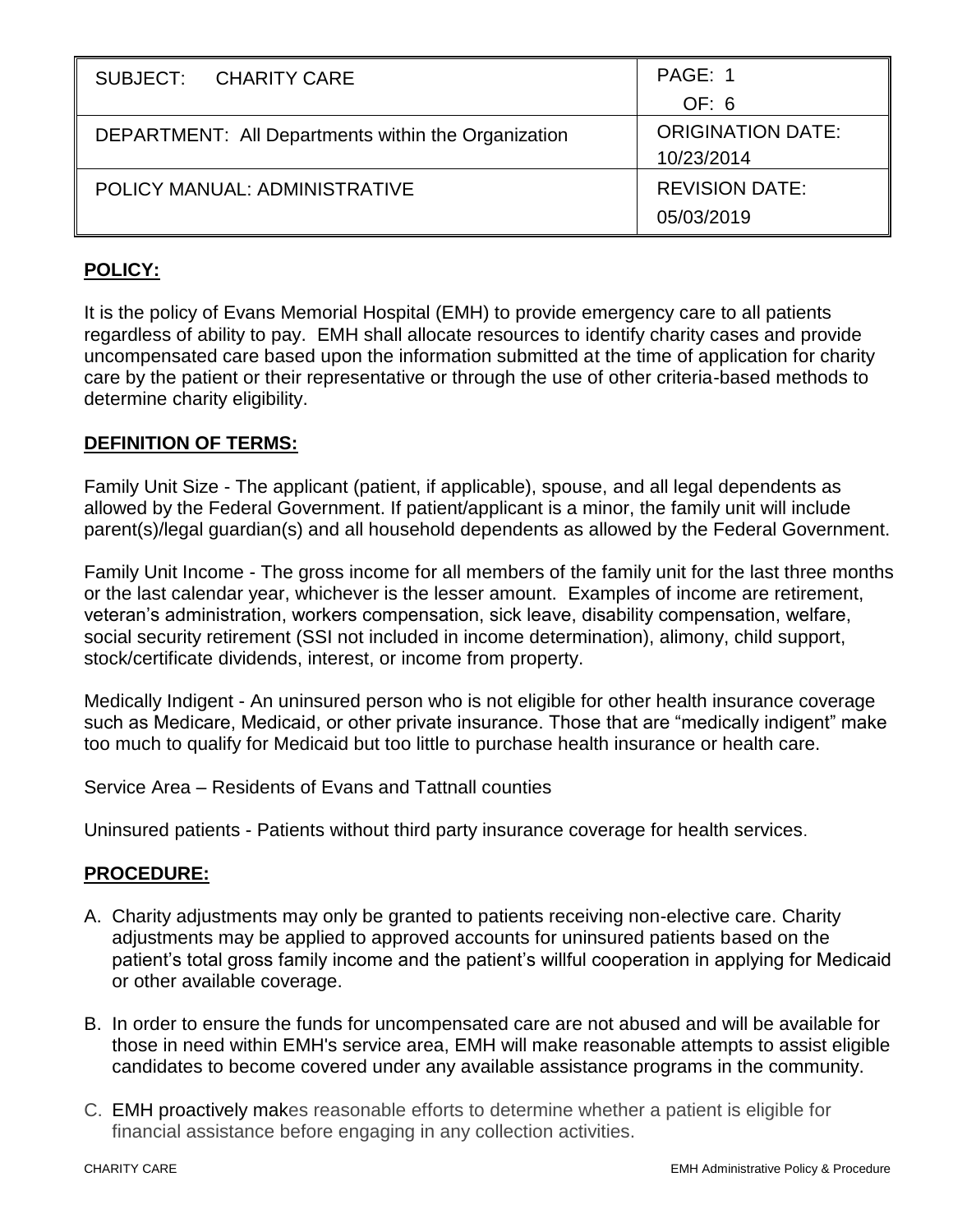| SUBJECT: CHARITY CARE                               | PAGE: 2                  |
|-----------------------------------------------------|--------------------------|
|                                                     | OF: 6                    |
| DEPARTMENT: All Departments within the Organization | <b>ORIGINATION DATE:</b> |
|                                                     | 10/23/2014               |
| POLICY MANUAL: ADMINISTRATIVE                       | <b>REVISION DATE:</b>    |
|                                                     | 05/03/2019               |

# D. Eligibility Criteria:

- 1. Charity care is secondary to all other financial resources available to the patient. Insured patients are eligible for charity if their family income is 200% or less of the Federal Poverty Guidelines and they meet all other criteria. Patients who are insured and their family income is more than 200% of the Federal Poverty Guidelines are ineligible for the charity program but will be considered under the catastrophic provision should the remaining balance for which they are responsible exceed 25% of the family's annual gross income.
- 2. Determination of eligibility of a patient for charity care shall be applied regardless of the source of referral and without discrimination as to race, color, creed, national origin, age, handicap status, or marital status.
- 3. Patient care that is cosmetic, experimental, or deemed to be non-reimbursable by traditional insurance carriers and governmental payors shall not be considered eligible for charity care under the Charity Care Program. EMH will make an effort to notify the patient in advance of the lack of eligibility of such care under the Charity Care Program.
	- a. Charity care will be provided to uninsured patients when net available assets are not sufficient and gross family income is between 0 and 300 percent of the Federal Poverty Guidelines adjusted for family size.
	- b. Charity care will be provided to insured patients when net available assets are not sufficient and gross family income is between 0 and 200 percent of the Federal Poverty Guidelines adjusted for family size.
- 4. The financial obligations that remain once the charity payment has been applied must be satisfied according to EMH's Organizational Administrative Policy Payment Arrangements.
- 5. A patient who does not qualify for charity care, but whose patient responsibility incurred for medical care at EMH, even after payment by third-party payers, significantly exceeds the patient's ability to pay the balance in full (25% or more of the patient's gross income, considering all assets and resources) may be considered for a catastrophic charity adjustment.

## E. Eligibility Determination

- 1. Charity eligibility can be determined once a completed application has been received along with **ALL** supporting documentation or through other criteria-based methods to determine charity eligibility. Should documentation not be supplied or should the application remain incomplete, charity will **NOT** be granted. In these instances, the account(s) will be noted as uncooperative and will be subject to the normal account flow process of self pay collection statements and outsourcing to bad debt collection agencies as well as debt collection attorneys as appropriate.
- 2. The practice group, Southland MD, aka, Southland Evans Emergency Medical Services, contracts with the hospital to provide emergency medical services. The hospital facility charges rendered in the emergency department will be considered for charity care.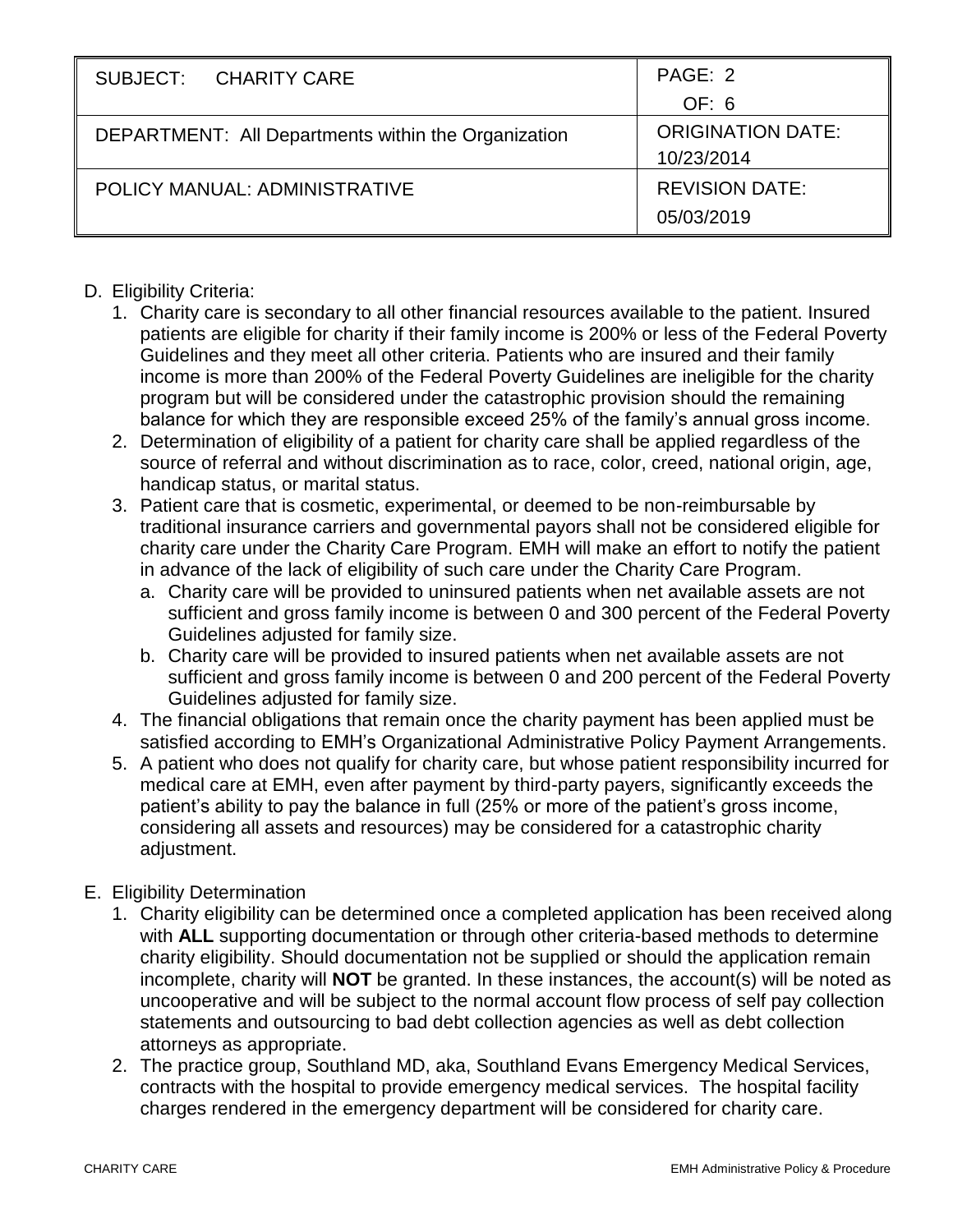| SUBJECT: CHARITY CARE                                      | PAGE: 3                  |
|------------------------------------------------------------|--------------------------|
|                                                            | OF: 6                    |
| <b>DEPARTMENT:</b> All Departments within the Organization | <b>ORIGINATION DATE:</b> |
|                                                            | 10/23/2014               |
| POLICY MANUAL: ADMINISTRATIVE                              | <b>REVISION DATE:</b>    |
|                                                            | 05/03/2019               |

However, the physician charges rendered by Southland MD are independent from the hospital and will not be considered for charity care.

- 3. Patient should be a resident of one of the counties in EMH's service areas. There are no requirements for residency for emergency care service. Patients who live outside the service area but require emergency care while traveling within the service area will also be considered for charity care. Listed below are examples of acceptable proof of residency:
	- a. County property tax assessment statement.
	- b. Utility bill showing current county address.
	- c. Rent receipt(s) showing evidence of county of residence.
	- d. County food stamp letter.
	- e. Voter registration card.
	- f. Valid Georgia driver's license.
	- g. Senior Citizen picture I.D. with local residence address.
- 4. Cases for consideration may be requested by the patient, the patient's family, the patient's physician, EMH personnel who have been made aware of the financial need of the patient, or recognized social agencies.
- 5. In instances where charity eligibility has been determined through the use of other criteriabased methods, a member of the Patient Financial Services team will follow up with the patient directly to assist the patient in providing the paperwork required for charity approval.
- 6. Following the initial request for charity care, EMH will pursue other sources of funding, including Medicaid and/or state programs. If a patient refuses to pursue any other source of funding, the patient will be ineligible for the Charity Care Program. All outstanding accounts will be notated as uncooperative and will be subject to the normal account flow process of self-pay collection statements and outsourcing to bad debt collection agencies as well as debt collection attorneys if appropriate
- 7. Forms and instructions will be furnished to the responsible party when charity care is requested, when need is indicated, or when financial screening indicates potential needs. Refusal to complete the forms will result in denial of charity care and will subject the account to the normal escalation process including self pay collection statements and outsourcing to bad debt collection agencies as well as debt collection attorneys.
- 8. The responsible party will be given fifteen (15) business days or a reasonable time as required by the person's medical condition to complete the required forms and furnish proof of income and assets.
- 9. Designations of charity care, while generally determined at the time of application, may occur at any time prior to judgment upon learning of facts that would indicate financial need. If a responsible party pays a portion or all of the charges related to medical care and is subsequently found to have met the charity care criteria at the time of application, the amount that will be eligible for charity care will be the balance due on the patient's account at the time of reapplication.
- 10.Approval for charity is granted for periods of six (6) months. If it has been longer than 6 months since an application and financial documentation have been supplied to EMH, a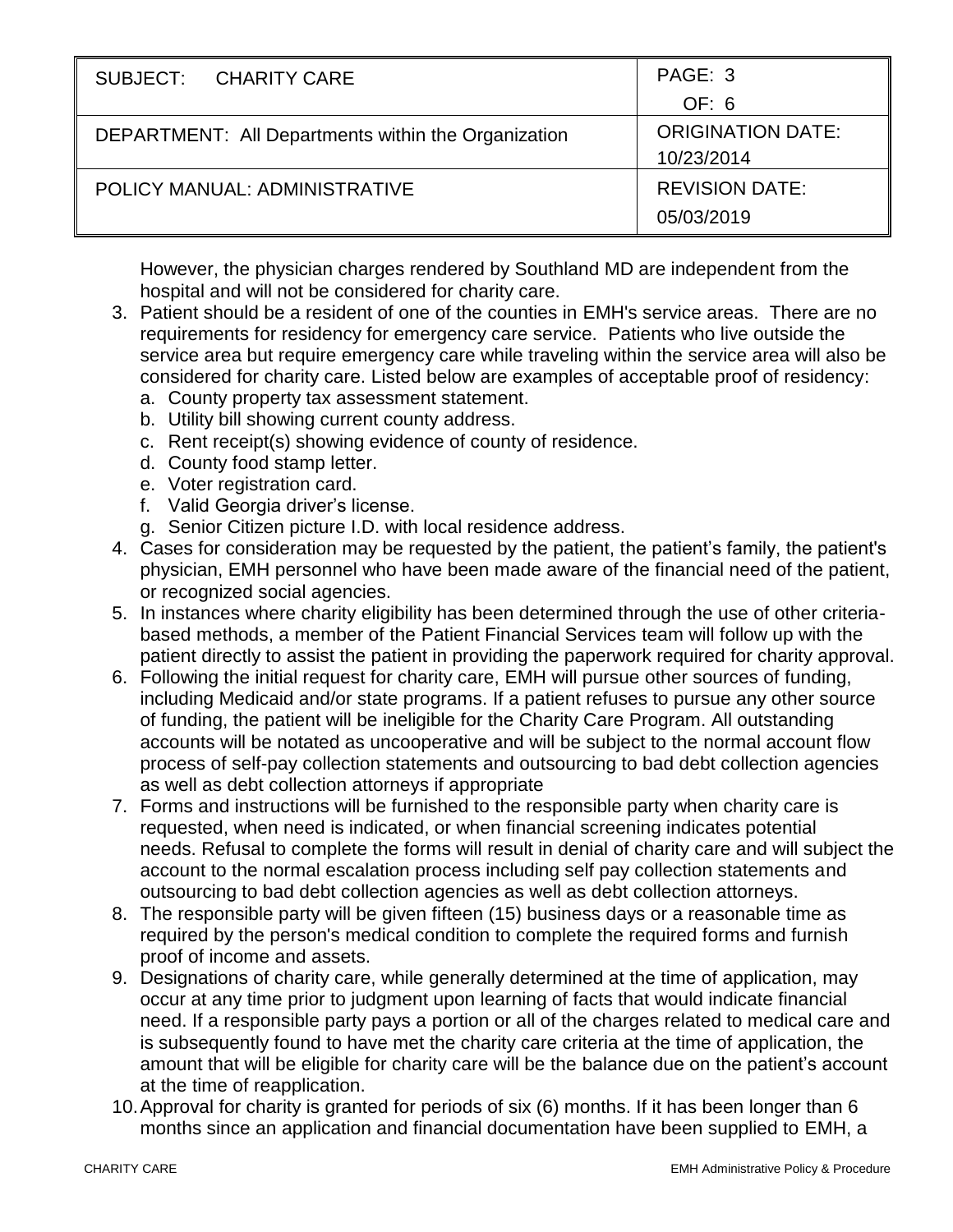| SUBJECT: CHARITY CARE                                      | PAGE: 4                                |
|------------------------------------------------------------|----------------------------------------|
|                                                            | OF: 6                                  |
| <b>DEPARTMENT:</b> All Departments within the Organization | <b>ORIGINATION DATE:</b><br>10/23/2014 |
| POLICY MANUAL: ADMINISTRATIVE                              | <b>REVISION DATE:</b>                  |
|                                                            | 05/03/2019                             |

new application and required documentation must be provided for reconsideration of charity care.

11.If the patient/responsible party's financial situation changes after charity has been approved and awarded, EMH reserves the right to reverse their decision at the discretion of the Revenue Cycle Director in accordance with the Chief Financial Officer. Examples include but are not limited to a payout from court settlement, lottery, etc.

### F. Application Process

- 1. All patients desiring consideration under EMH's Charity Care Program must apply for assistance in writing disclosing financial information that is considered pertinent to the determination of the patient's eligibility for charity care. Persons requesting assistance will be given a Charity Care Application form. The patient will authorize EMH to make inquiries of employers, banks, credit bureaus, and other institutions for the purpose of verifying statements made by the patient in applying for assistance.
- 2. When returned, the financial statement shall be accompanied by one or more of the following types of documentation as needed for purposes of verifying income:
	- a. Payroll check stubs for the last three months.
	- b. IRS tax return forms from the most recently completed calendar year.
	- c. Forms denying unemployment or worker's compensation benefits.
	- d. Income shall be annualized, when appropriate, based upon documentation provided and upon verbal information provided by the patient. This process will take into consideration seasonal employment and temporary increases and/or decreases of income.
- 3. All applications, supporting documentation, and communications will be treated with proper regard for patient confidentiality. EMH will exercise reasonable care to maintain supporting documents with the application form.
- 4. Additional information may be requested to complete the application.
- G. Calculations
	- 1. The calculation of the discount for uninsured patients qualified for a charity care adjustment will be based on our Medicare reimbursement rate. This discount will be updated annually when new Medicare rates are received. Uninsured patients (i.e. those patients without third party coverage for health care services) qualify for a charity adjustment on a sliding scale as follows:
		- a. Family income of 150% or less of the Federal Poverty Guidelines qualifies for a 100% charity adjustment, which means that their services are free.
		- b. A family income between 151%-185%of the Federal Poverty Guidelines qualifies for an adjustment based on the Medicare reimbursement rate plus an additional 40%.
		- c. A family income between 186%-235% of the Federal Poverty Guidelines qualifies for an adjustment equivalent to the hospital's Medicare reimbursement rate plus an additional 20%.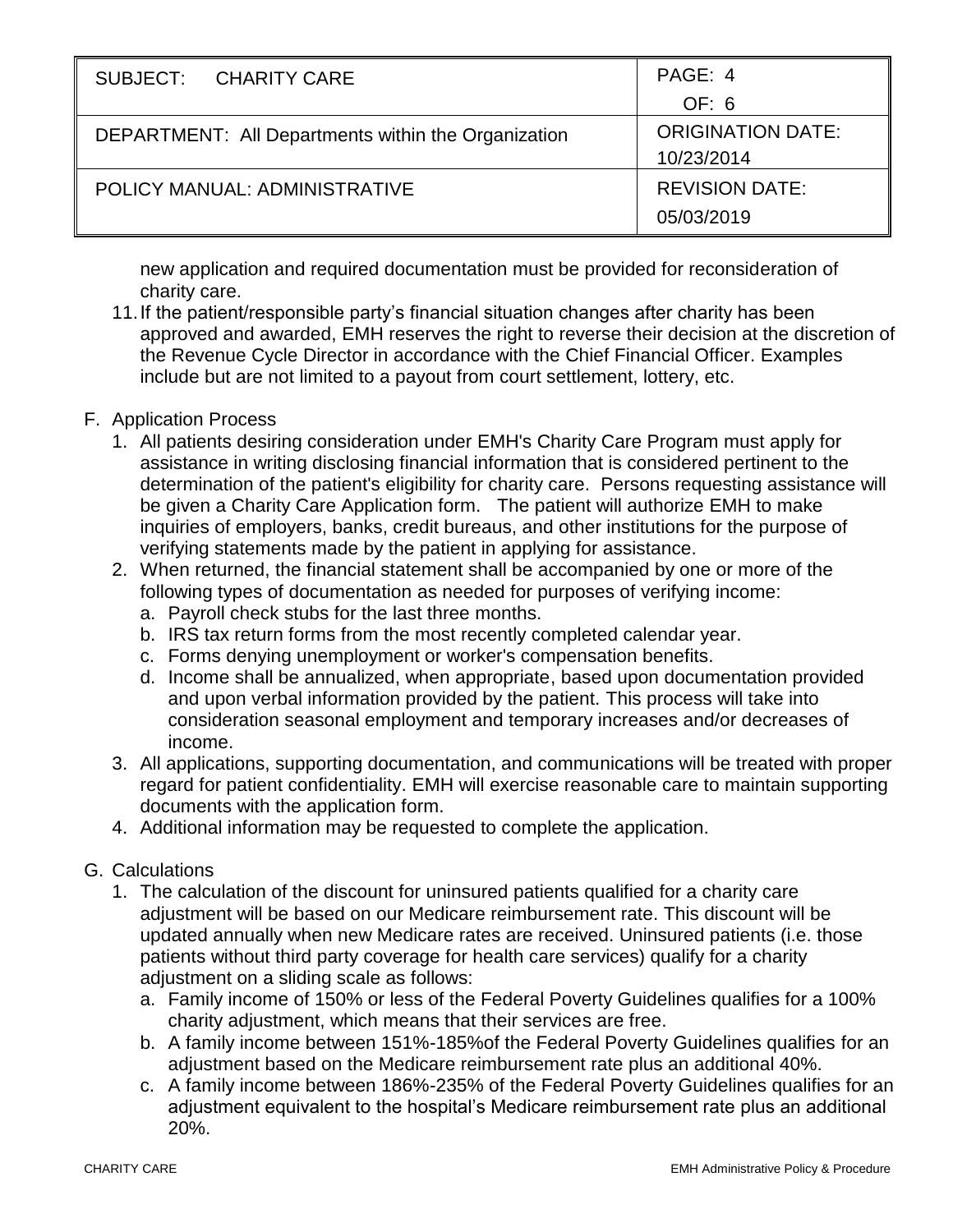| SUBJECT: CHARITY CARE                               | PAGE: 5                  |
|-----------------------------------------------------|--------------------------|
|                                                     | OF: 6                    |
| DEPARTMENT: All Departments within the Organization | <b>ORIGINATION DATE:</b> |
|                                                     | 10/23/2014               |
| POLICY MANUAL: ADMINISTRATIVE                       | <b>REVISION DATE:</b>    |
|                                                     | 05/03/2019               |

- d. A family income between 236%-300% of the Federal Poverty Guidelines qualifies for an adjustment equivalent to the hospital's Medicare reimbursement rate. Example of the calculation: if a patient's gross charges for services are \$1,000, the charges will be discounted to the Medicare reimbursement (\$1,000\*26.22%=\$262.20). The patient with an income of 236%-300% of the Federal Poverty Guidelines would be responsible for \$262.20.
- 2. The calculation of the discount for insured patients qualified for a charity care adjustment will be based on the Federal Poverty Guidelines for indigent and charity classification. This discount will be updated annually based on any changes to the Federal Poverty Guidelines.

The insured patients (i.e. those patients with third party coverage for health service but family income is 200% or less of the Federal Poverty Guidelines) qualify for a charity adjustment on a sliding scale as follows:

- a. Family income of 125% or less of the Federal Poverty Guidelines qualifies for a 100% charity adjustment, which means that their patient liability will be zero.
- b. A family income between 126%-175% of the Federal Poverty Guidelines qualifies for an 80% adjustment of their patient liability.
- c. A family income between 176%-200% of the Federal Poverty Guidelines qualifies for a 70% adjustment of their patient liability.

Example of the calculation: if a patient's gross charges for services are \$1,000, the insurance company pays \$500, and the contractual adjustment is \$200, the patient liability is \$300. The patient with an income of 175% of the Federal Poverty Guidelines would be responsible for  $$60$  ( $$300^{\ast}20\% = $60$ ), the patient liability with an 80% discount.

3. Insured patients or uninsured patients who are not eligible for charity and the patient's responsibility exceeds 25% of the annual gross family income may qualify for a catastrophic charity adjustment of up to 75% of the patient's account.

## H. Notification

- 1. EMH will make reasonable efforts to notify the patient of the final determination within fifteen (15) working days of receipt of financial statement with related documented materials (proof of income, etc.).
- 2. The notification will include a determination of the amount for which the responsible party will be financially accountable.
- 3. Denials will be written and include instructions for reconsideration.
- I. The responsible party may request reconsideration of eligibility for charity care by providing additional verification of income or family size to the Financial Counselor within thirty (30) calendar days of receipt of notification. The Revenue Cycle Director will review all requests for reconsideration and will make the final determination. If the determination affirms the previous denial of charity care, written notification will be sent to the patient/guarantor.